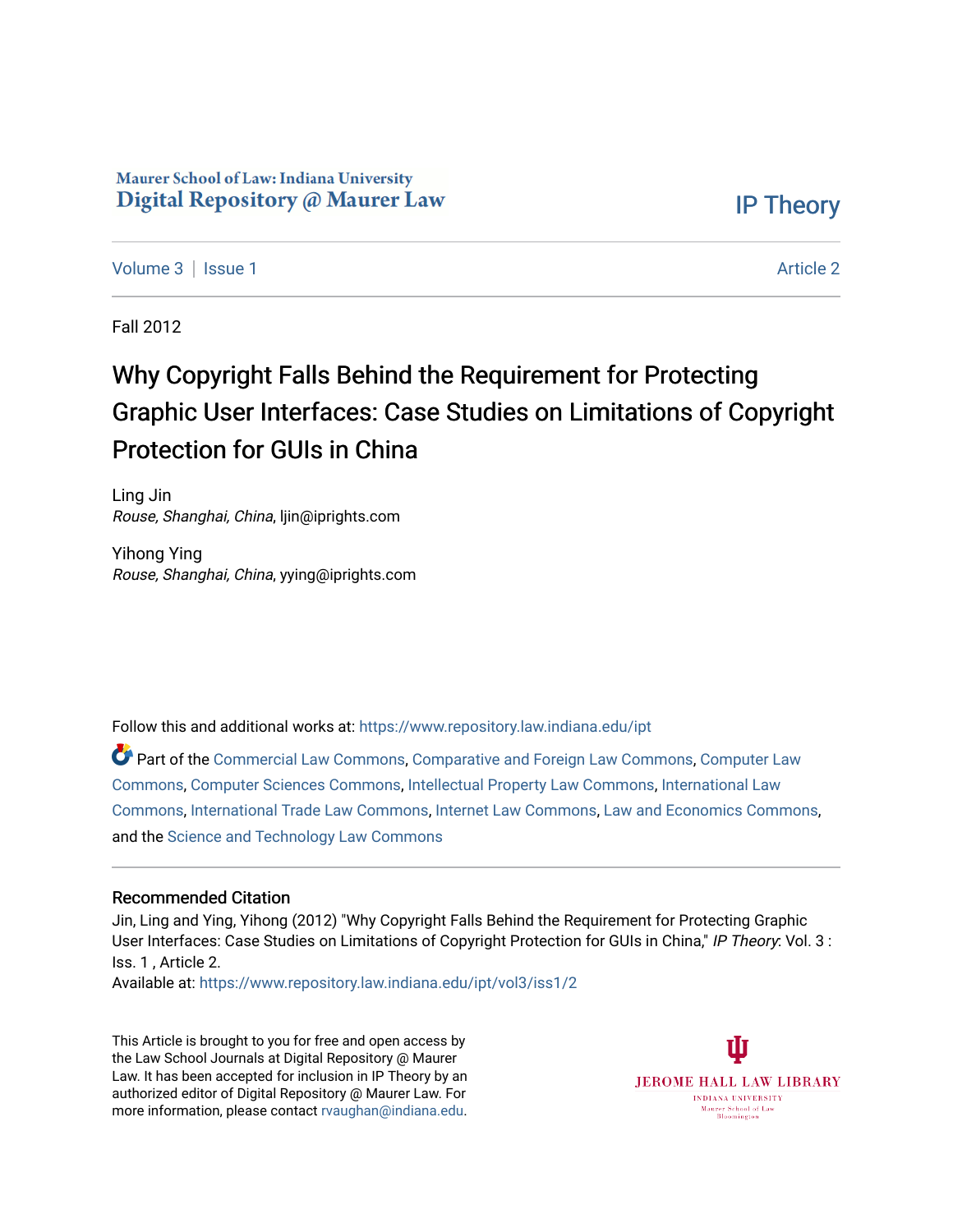

# Why Copyright Falls Behind the Requirement for Protecting Graphic User Interfaces: Case Studies on Limitations of Copyright Protection for GUIs in China

Ling Jin\* & Yihong Ying†

## **I. Background and Introduction**

In the 1970s, the first Graphic User Interface (GUI) was developed by the Xerox Palo Alto Research Center (PARC), and it began a new era for the interface of computer operating systems, with a number of brilliant systems contributing to the development of GUIs in the 1980s, such as the Windows, OS/2, Macintosh, Linux, and Symbian OS operating systems.<sup>1</sup> Since, countless software systems have adopted GUIs as an effective intermediate between the operating system and its users. With the technology continually evolving, a well-designed GUI can attract users by providing convenient control methods and unforgettable user experiences.

However, like many other types of intellectual creations, the designs of GUIs may become vulnerable to piracy or imitation. After spending significant time designing a specific GUI, one may then find that GUI pirated or imitated shortly after the launch of a

<sup>\*</sup> Ling Jin is an executive at Rouse and Head of the China Technology Group. Before joining Rouse in 2000, she spent 10 years with the China State Council's Office of Legislative Affairs, where her responsibilities included legislation, especially concerning intellectual property, education, media, and culture. Ling has extensive experience in China regulatory and market access advice, especially in publishing, media, education, pharmaceutical industries, technology transfers and R&D cooperation, IP management strategies, IP due diligence, and IP government lobbying projects. She is the lead counsel for a number of high profile IP litigation cases. Email: ljin@iprights.com

<sup>†</sup> Yihong Ying is a China-qualified attorney and an associate at Rouse's China Technology Group. Yihong has experience in a wide range of contentious and non-contentious IP matters, especially Internet laws, trade secrets, copyright, and patent. Before joining Rouse in 2006, he interned at the World Intellectual Property Organization's (WIPO) New York office. Meanwhile, Yihong is also a Ph.D. candidate (expected to complete in June 2013) of the East China University of Political Science and Law. Email: yying@iprights.com 1. *A Number of Operating System GUI Interface Design Evolutionary History*, Skycn.com (Mar. 16, 2009), http://news.skycn.com/article/20387.html.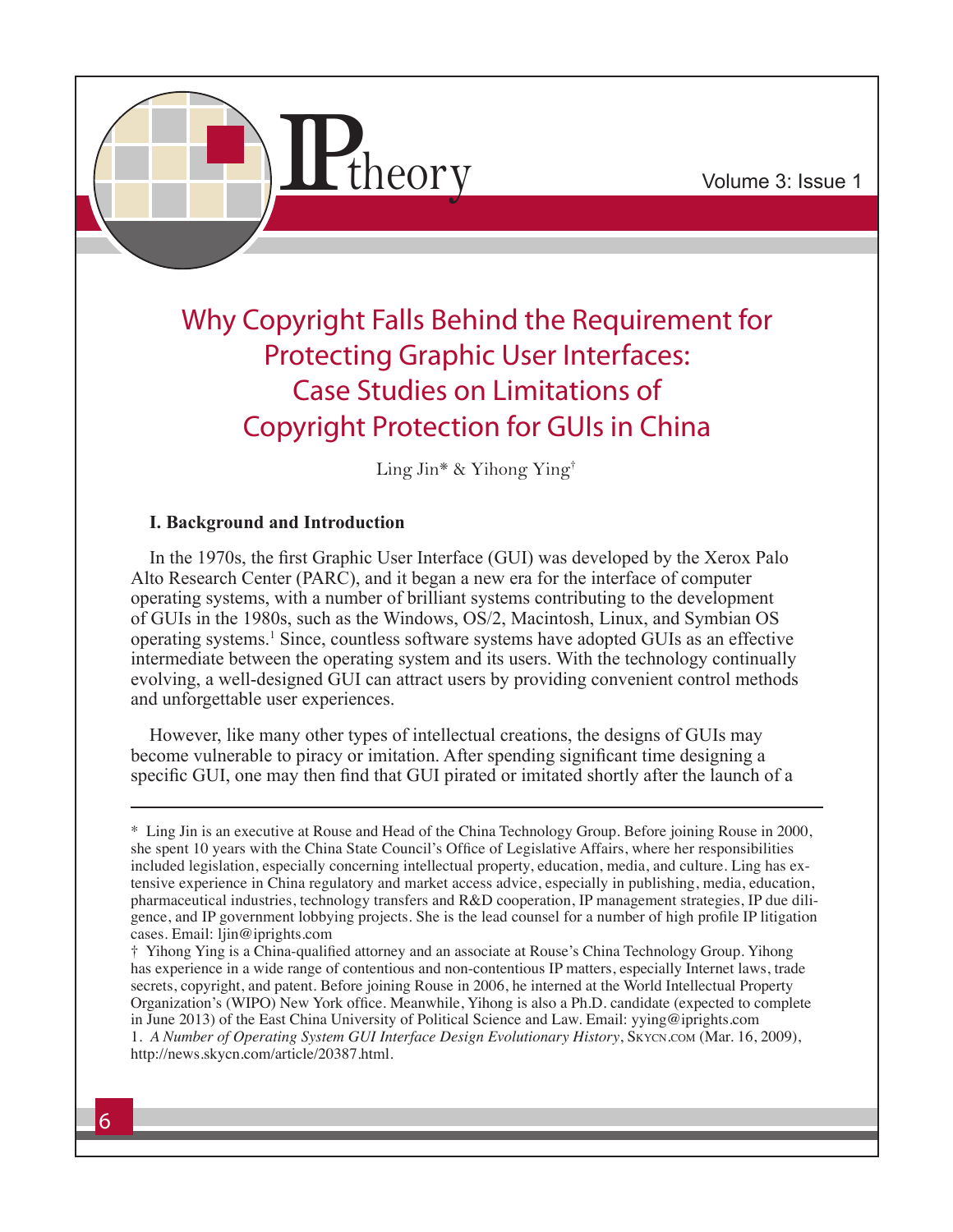product utilizing the GUI. If that happens, under the current legal regimes in China, one of the main possible forms of legal recourse may be Chinese Copyright Law.

In this paper, the author specifically addresses the copyright protection afforded GUIs in China and discusses why copyright protection alone fails to fully protect GUIs, supported by case law.

#### **II. Whether GUIs May Be Protectable Under Chinese Copyright Law**

#### *1. The TP-Link Case*

Chinese Copyright Law categorizes works according to their nature. Theoretically, GUIs may be regarded as "works of fine art" or "compilation works," depending on their constitution.<sup>2</sup>

Works of fine art refer to two- or three-dimensional works, such as paintings, works of calligraphy, or sculptures,<sup>3</sup> created using lines, colors, or other media, which, when viewed, impart aesthetic effects. Compilation works refer to works that are compiled of certain works, fragments of works, data, or other materials not constituting works, and the choice or layout of the contents that embody the original creation.<sup>4</sup>

To date, there is not yet a publicized final court decision upholding protection for a GUI as a work of fine art or a compilation work. However, in a well-known case, Shenzhen Jixiang Tengda Tech. Co.Ltd v. Shenzhen Pulian (TP-LINK) Tech. Co. Ltd (the TP-LINK case), it may be inferred that GUIs could qualify as compilation works, provided that they satisfy the test of original creation for copyright.<sup>5</sup> The first instance Court (Shenzhen Intermediate Court) held that the GUI of the plaintiff's product (a wireless router) was copyrightable as a compilation work, and thus, the copying of the plaintiff's GUI by the defendant constituted copyright infringement.<sup>6</sup> However, the second instance Court (Guangdong High Court) overturned the decision of the first instance Court and ruled that the GUI at issue could not meet the creativeness

4. Chinese Copyright Law, *supra* note 2 at art. 14.

6. *See* Shenzhen Jixiang Tengda Tech. Co. Ltd. v. Shenzhen Pulian (TP-LINK) Tech. Co. Ltd., SZFMSCZ No. 549 (Shenzhen Interm. Ct. 2004) (深圳市中级人民法院(2004) 深中法民三初字第549号民事判决书).

<sup>2.</sup> *See* Copyright of the People's Republic of China (中华人民共和国著作权法) [Chinese Copyright Law] (promulgated by the 15th Meeting of the Standing Committee of the Seventh National People's Congress, effective Sept. 7, 1990; amended by 24th Meeting of the Standing Committee of the Ninth National People's Congress, effective Oct. 27, 2001), art. 14. *See also* Regulations for Implementation of the Copyright Law of the People's Republic of China (著作权法实施条例) [Regulations for Implementation of Chinese Copyright Law] (promulgated by Decree No. 359 of the State Council of the People's Republic of China, Aug. 2, 2002, effective Sept. 15, 2002), art. 4.8.

<sup>3.</sup> Regulations for Implementation of Chinese Copyright Law, *supra* note 2 at art. 4.

<sup>5.</sup> Regulations for Implementation of Chinese Copyright Law, *supra* note 2 at art. 2. *See also* Wang Qian, Intellectual Property Law Tutorial 31 (Renmin University Press, 3rd ed. 2011) ("'creation' means a certain level of intellectual creativity . . . The result of (intellectual) labor shall posess a certain level of 'intellectual creativity', which may embody the author's unique intellectual judgment and choice, shows the author's character, and reach a certain level of height of creation").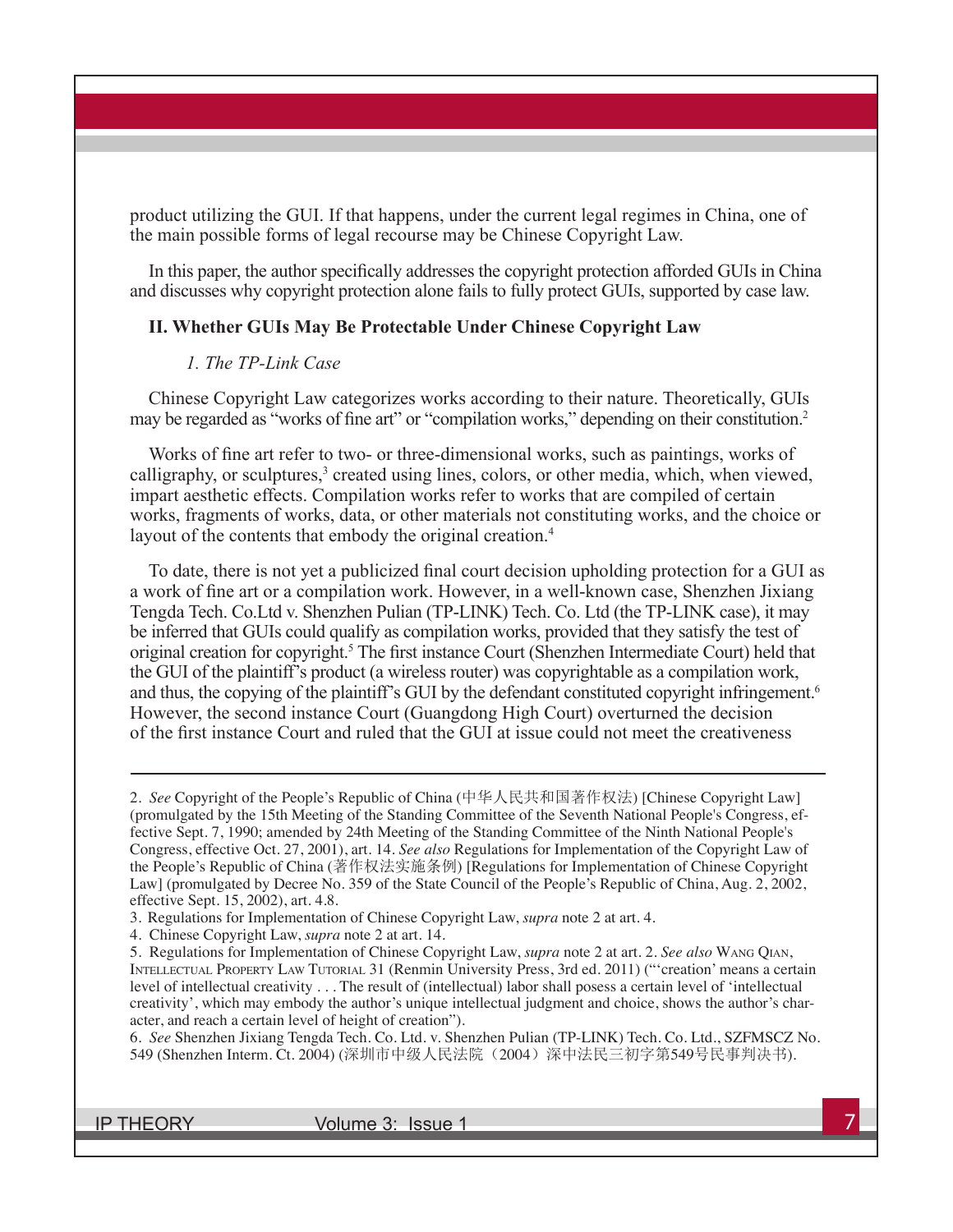requirement for such compilation works because the selections, arrangements, and layouts were fairly simple, and they were not creative enough to distinguish it from other GUIs for wireless routers.<sup>7</sup> Therefore, although the second instance decision indicates that GUIs may be protected if they can meet the creativity requirement, in this particular case, copyright law was insufficient to protect the GUI from infringement because the Guangdong High Court relied on the rather broad exception to protection when a design's creativity is deemed insufficient.<sup>8</sup>

#### *2. The Independent Creation Requirement – A Major Hurdle for GUIs*

To qualify for copyright protections, works must be an independent creation.<sup>9</sup> However, due to Chinese Copyright Law's lack of clear criteria, great uncertainty exists in judicial practice as to the assessment criteria for independent creation. There are a number of reasons for this uncertainty.

First, the requirement of independent creation appears to be fairly subjective. In general, most Chinese courts deem that, for a work to be subject to copyright protection, it should present a certain height of creation.<sup>10</sup> However, it is uncertain as to what height is required. For instance, in the Ikea case,<sup>11</sup> though the children's stool in question might have possessed design creativity with its round stool legs, Shanghai No. 2 Intermediate Court found that the artistic aspect in a work must meet a minimum requirement for it to be protected by Chinese Copyright Law.12 The Court found that the stools failed to reach a minimum level of artistic sense and denied copyright protection.<sup>13</sup> However, the minimum height requirement was not clarified. Additionally, in the Lego cases,<sup>14</sup> the Court tried to cast some light by stating that a work must possess a certain height of artistic creation, which shall make the general public view it as a piece of art, for it to satisfy the creativity requirement.<sup>15</sup> However, the general public's view test is subjective, is difficult to apply, and allows uncertainty to remain.

Second, because China is a civil law country, rather than a case law country, a court is not obliged to follow established precedents. In an earlier GUI case decided in Shanghai in 2005, the first instance Court found that the GUI at issue did not constitute a compilation

<sup>7.</sup> *See* Shenzhen Jixiang Tengda Tech. Co. Ltd. v. Shenzhen Pulian (TP-LINK) Tech. Co. Ltd., YGFMSZZ No. 92 (Guangdong High Ct. 2005) (广东省高级人民法院(2005)粤高法民三终字第92号民事判决书).

<sup>8.</sup> *Id.* The Guangdong High Court opined that the design is not sufficiently creative and thus denied copyright protection to the design of the GUIs for wireless routers at issue.

<sup>9.</sup> Regulations for Implementation of Chinese Copyright Law, *supra* note 2 at art. 2 (explaining that "[t]he term 'works' used in the Copyright Law refers to original intellectual creations in the literary, artistic and scientific domain, in so far as they are capable of being reproduced in a certain tangible form").

<sup>10.</sup> Wang Qian, *supra* note 5 at 77.

<sup>11.</sup> Inter Ikea Sys. B.V. v. Taizhong Zhong Tian Plastic Co. Ltd., HEZMW(Z)CZ No. 187 (Shanghai No.2 Interm. Ct. 2008) ((2008) 沪二中民五(知)初字第187号).

<sup>12.</sup> *Id.* 13. *Id.*

<sup>14.</sup> *See* INTERLEGO.AG v. Kegao (Tianjin) Toys Co. Ltd. & Beijing Fuxing Trade City, GMZZ No. 279 (Beijing High Ct. 2002) ((2002)高民终字第279号). 15. *Id.*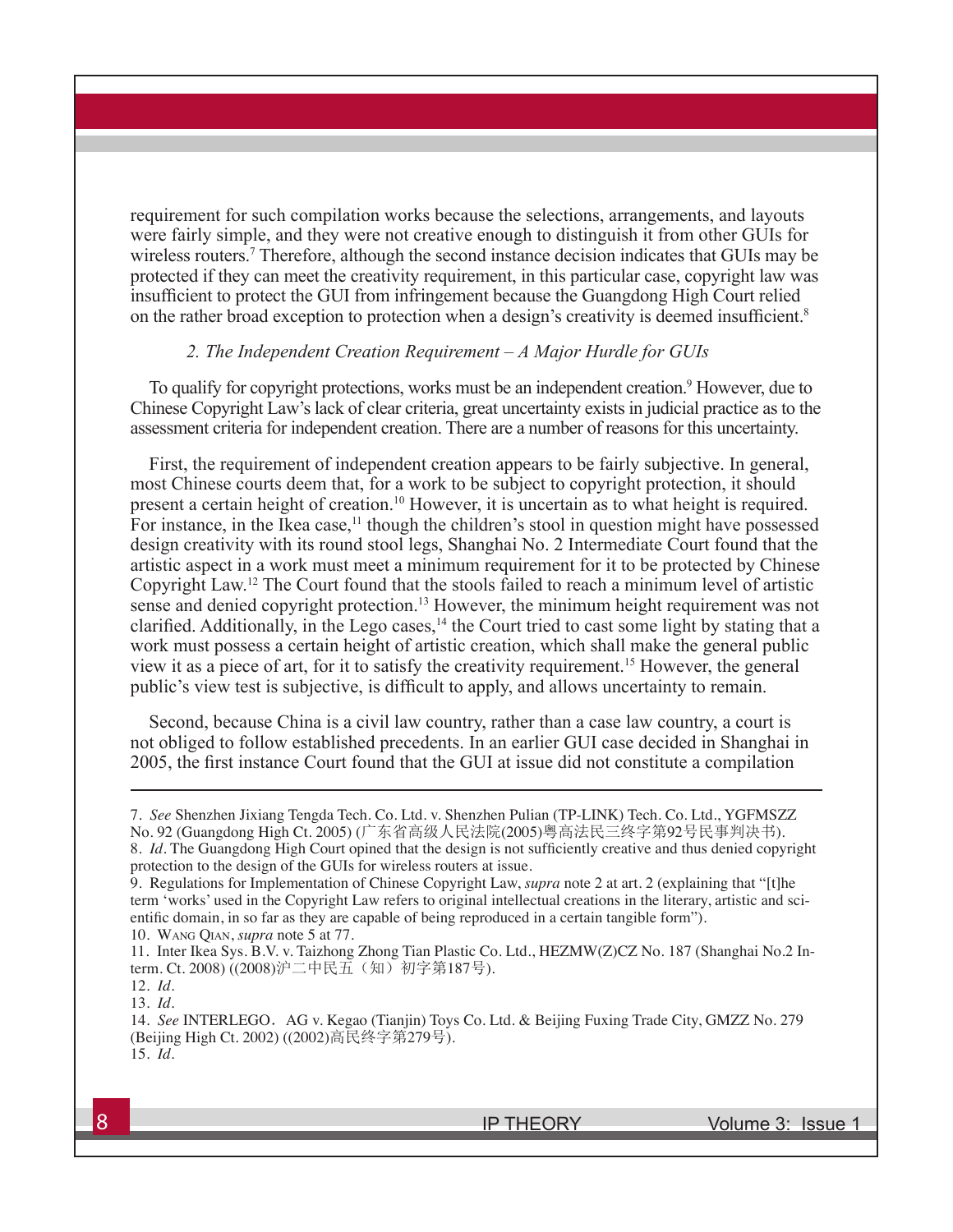work subject to copyright protection.<sup>16</sup> However, in TP-LINK case, the first instance Court found that the GUI at issue could qualify as a compilation work and could thus be protected under Chinese Copyright Law.<sup>17</sup> The freedom of courts in different Chinese jurisdictions to interpret the laws in different ways adds additional uncertainty to the application of the exception for independent creation.<sup>18</sup>

#### **III. Other Limitations for Enjoying Copyright Protection**

While the requirement of independent creation may remain a major hurdle, there are also other possible limitations to the copyright protection afforded GUIs.

#### *1. Functionality / Separability Test*

Depending on their designed purpose, GUIs could be functional in certain cases, as they quickly point users to their associated functions. Therefore, they may be regarded as useful articles.

Chinese Copyright Law does not necessarily exclude protection to useful articles. In a Reply addressed to a query from the Switzerland Embassy with respect to the implementation of Article 25.2 of the TRIPS Agreement in China, the National Copyright Bureau once stated:

[T]he "work of fine arts" provided under the Copyright Law and the Implementation Regulations, are two- or three-dimensional works created in lines, colors or other medium which, when being viewed, impart esthetic effects, such as paintings, works of calligraphy, sculptures, etc. Therefore, any industrial designs, including textile design, are protected by the Copyright Law, provided the designs fit the conditions for "work of fine arts."<sup>19</sup>

Although it was mainly addressed to textile products, this Reply is often cited as an indication or guidance that Chinese copyright protection should be rendered to a useful article.20 However,

IP THEORY Volume 3: Issue 1

<sup>16.</sup> *See* Beijing Jiuqi Software Co. v. Shanghai Tianchen Computer Software Co. Ltd., HEZMW(Z) CZ No. 100 (Shanghai No.2 Interm. Ct. 2004) ((2004)沪二中民五(知)初字第100号) (importing, to an extent, principles from Lotus Dev. Corp. v. Borland Int'l, Inc., 516 U.S. 233 (1996)).

<sup>17.</sup> *See* Shenzhen Jixiang Tengda Tech. Co. Ltd. v. Shenzhen Pulian (TP-LINK) Tech. Co. Ltd., *supra* note 6. 18. The court in the first instance of Shenzhen Jixiang Tengda Tech. Co. Ltd. v. Shenzhen Pulian (TP-LINK) Tech. Co. Ltd. holds a different view from that of the court in the first instance of Beijing Jiuqi Software Co. v. Shanghai Tianchen Computer Software Co. Ltd. A major reason for the difference is that China is a common law country, and the courts are not required to follow precedents.

<sup>19.</sup> *See* QS (2004) No. 23 (权司[2004]23号).

<sup>20.</sup> *Berne Convention for the Protection of Literary and Artistic Works*, Sept. 9, 1886, as revised at Paris on July 24, 1971 and amended in 1979, S. Treaty Doc. No. 99-27 (1986), art. 2(7) ("[s]ubject to the provisions of Article 7(4) of this Convention, it shall be a matter for legislation in the countries of the Union to determine the extent of the application of their laws to works of applied art and industrial designs and models, as well as the conditions under which such works, designs and models shall be protected. Works protected in the country of origin solely as designs and models shall be entitled in another country of the Union only to such special protection as is granted in that country to designs and models; however, if no such special protection is granted in that country, such works shall be protected as artistic works."). To note, "works of applied art" is also known as a "useful article".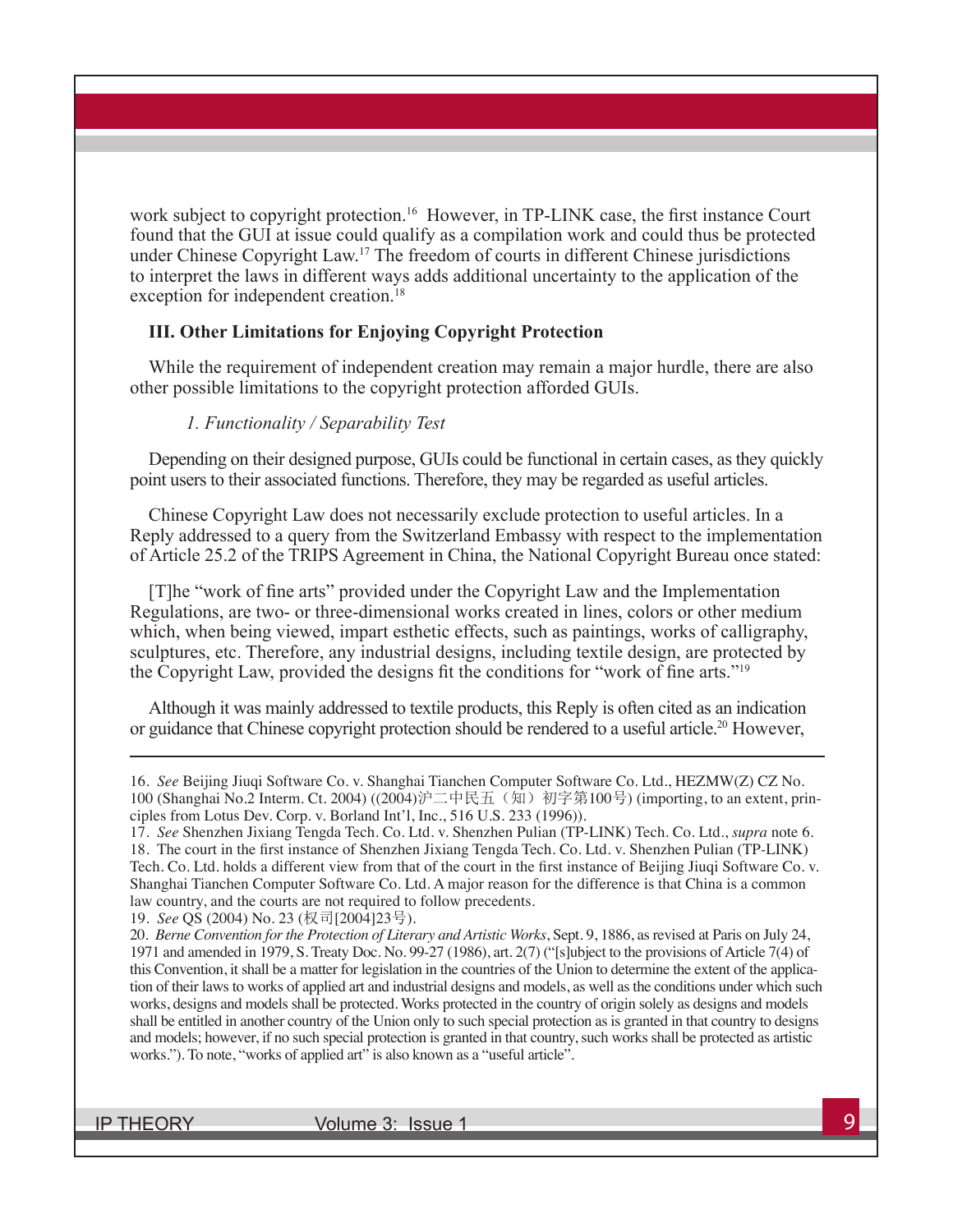since it does not specifically address the extent to which copyright protection should be rendered to useful articles, the copyright protection afforded still needs to be reviewed and decided on a case-by-case basis.<sup>21</sup> Although not explicitly set out under Chinese Copyright Law, the principle of "Functionality - Separability" has been adopted by certain courts in China, particularly for construing whether a useful article is the subject of an "original intellectual [creation]" and whether it may be afforded copyright protection.<sup>22</sup>

For instance, in another Lego case, INTERLEGO AG v. Guangdong Xiaobailong Toys Industry Co., the Court held:

"[I]f a work of fine arts is adopted on [a] useful article, and the original and creative expression of the work of fine arts is a result [of] technical functions, and if the expressions for implementing the technical functions are limited, then other's use does not constitute infringement to the copyright of the works of fine art.  $\ldots$  [B]ecause, if the use is found [to be] infring[ing], then it means the copyright protection afforded to the expression will objectively protect the technical functions entailed by the expression."23

The Court's opinion has adopted the principle of "Functionality – Separability," and so have the cases of Jean Paul GAULITER v. Shantou Jiarou Fine Chemicals Co. & Zhao Li Ting24 and Ouke Baobei (OK BABY) Co. v. Cixi Jiabao Children Appliances Co. & Beijing Leyou Dakang Tech. Co.<sup>25</sup>

Moreover, in the above-mentioned TP-LINK case, the second instance Court addressed the functionality issue, stating that the menus and buttons in the GUI indicated corresponding functions, which were part of operational methods and were purely functional.26 Therefore, since Chinese Copyright Law protects creative expressions, but not ideas or operational methods, these operational methods were not protected under Chinese Copyright Law.27

<sup>21.</sup> Wang Qian, *supra* note 5 at 74.

<sup>22.</sup> *See* INTERLEGO AG v. Guangdong Xiaobailong Toys Industry Co. & Beijing Huayuan Xidan Shopping Center Co. Ltd., Yi Zhong Min Chu Zi No. 05642 (Beijing No.1 Interm. People's Ct. 2009) ((2009)一中民初 字第05642号); Jean Paul GAULITER v. Shantou Jiarou Fine Chemicals Co. & Zhao Li Ting (Beijing No. 2 Intermediate Ct. 2006) EZMCZ No. 7070, ((2006)二中民初字第7070号); Ouke Baobei (OK Baby) Company v. Cixi Jiabao Children Appliances Co. & Beijing Leyou Dakang Tech. Co., EZMCZ No. 12293 (Beijing No. 2 Interm. Ct. 2008) ((2008)二中民初字第12293号).

<sup>23.</sup> *See* INTERLEGO AG v. Guangdong Xiaobailong Toys Industry Co. & Beijing Huayuan Xidan Shopping Center Co. Ltd., *supra* note 22.

<sup>24.</sup> *See* Jean Paul GAULITER v. Shantou Jiarou Fine Chemicals Co. & Zhao Li Ting, *supra* note 22.

<sup>25.</sup> *See* Ouke Baobei (OK Baby) Co. v. Cixi Jiabao Children Appliances Co. & Beijing Leyou Dakang Tech.

Co., EZMCZ No. 12293 (Beijing No. 2 Interm. Ct. 2008) ((2008)二中民初字第12293号).

<sup>26.</sup> *See* Shenzhen Jixiang Tengda Tech. Co. Ltd. v. Shenzhen Pulian (TP-LINK) Tech. Co. Ltd., *supra* note 7. 27. *Id.*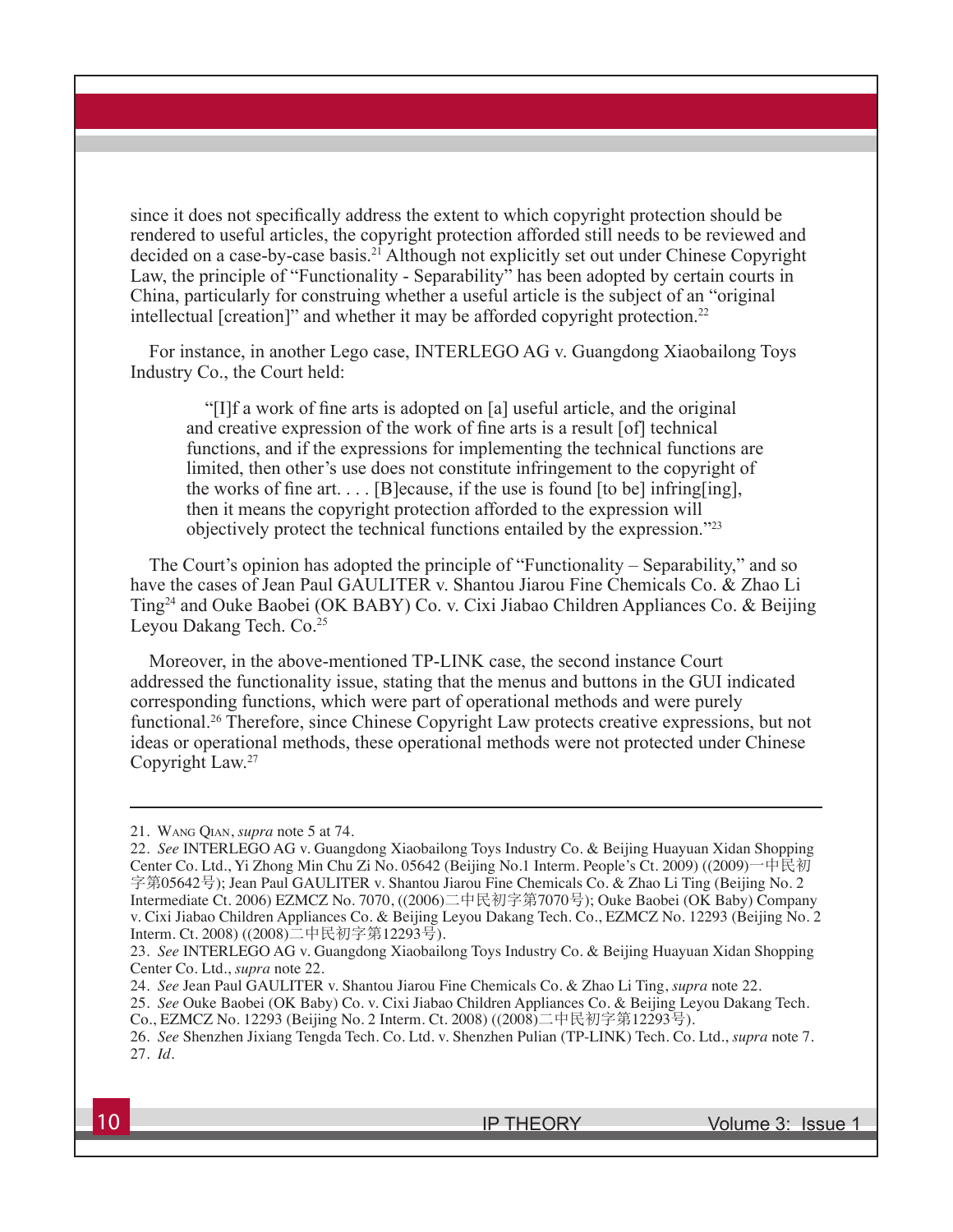## *2. The Merger Doctrine & Scènes À Faire*

Under the Merger Doctrine, if an idea may only be expressed in a very limited number of ways due to the nature of the subject matter, then one "independent" expression of such an idea may not be afforded copyright protection. Similarly, under the Scènes À Faire doctrine, if the creative elements in a work are regarded as common practice or in the public domain, the work may also fail the independent creation test and thus be unprotected.

In the second instance court of the TP-LINK case, the Court held that, although there are a number of identical places or similarities between the GUIs for two WLAN Router products at issue, the GUIs are designed in accordance with the users' requirements; and the GUIs under the present case must have referred to the common elements of existing GUIs, due to similar functions to be rendered and similar user requirements.<sup>28</sup> This seems to suggest that the Court has also adopted the Merger Doctrine or the principle of Scènes À Faire, which, as shown in this case, does not favor the GUI creator. Therefore, because the expressions could be limited due to their designed purpose, the presentation of GUIs could be deemed limited expression of ideas and thus considered as not protectable ideas under Chinese Copyright Law.29

#### *3. Public Interests Considerations Coming to Enforcement*

Public interests always come into play in the enforcement of copyright.<sup>30</sup> Public interests are viewed as a practical hurdle barring administrative enforcement for copyright owners. Assuming GUIs are afforded with copyright protection and become subject to enforcement actions, whether and how public interests are assessed at this point would be uncertain. Arguably, rendering no protection to copyrighted works would impair society on a macro level; however, the level at which the public interests concern is assessed is not yet clear.

In the TP-LINK case, the second instance Court found that certain elements of GUIs fall into the scope of expressions in public domain, and, if Shenzhen Pulian (TP-Link) was allowed to prohibit others from using these expressions, it would be against the legislative purpose of encouraging the creation and spread of works and ultimately impair the public interests.<sup>31</sup> Arguably, this may suggest that copyright afforded to GUIs may be more likely to face the threshold of public interests. That is to say, if a GUI is designed to satisfy a user's frequent demands, it may be inevitable to have designs familiar to the user, which might entail design limitations, and, in that case, public interests may more likely outweigh the GUI designers' individual rights.

IP THEORY Volume 3: Issue 1 11

<sup>28.</sup> *See id.*

<sup>29.</sup> *See id.*

<sup>30.</sup> Chinese Copyright Law, *supra* note 2 at art. 48; *see also* Regulations for Implementation of Chinese Copyright Law, *supra* note 2 at arts. 36-37.

<sup>31.</sup> *See* Shenzhen Jixiang Tengda Tech. Co. Ltd. v. Shenzhen Pulian (TP-LINK) Tech. Co. Ltd., *supra* note 7.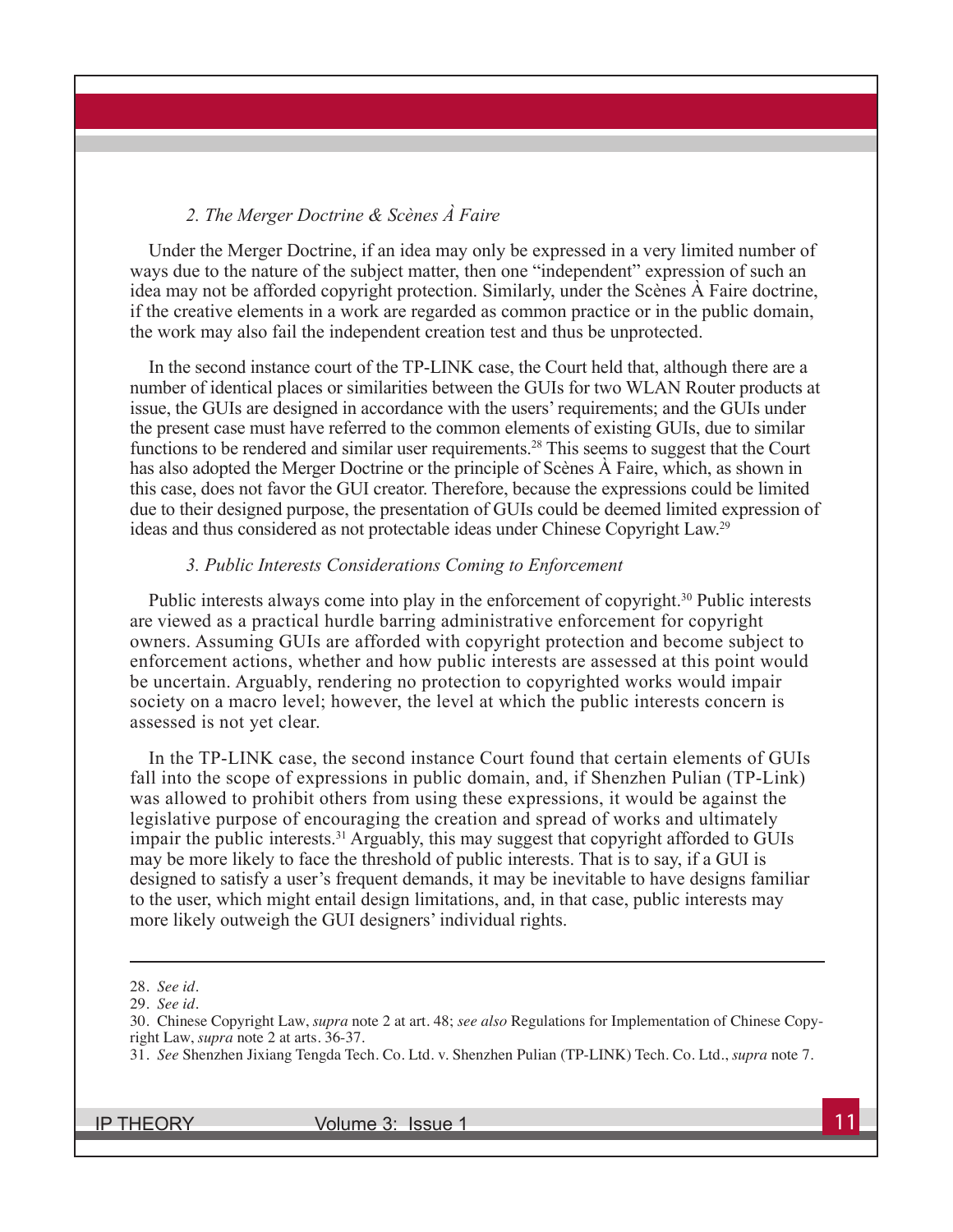Concerned with public interests, Chinese Copyright Law also provides fair use  $exemptions<sup>32</sup>$  and certain statutory licenses<sup>33</sup> as restrictions on enforcing copyrights.

## **IV. Possible Implications to GUIs of the Draft of Third Revision of Chinese Copyright Law**

It is worth noting that the Draft of the third revision of Chinese Copyright Law (Draft) was recently released for public comments on March 31, 2012.<sup>34</sup> The proposed revisions outlined below may have positive implications on possible GUI protection under Chinese Copyright Law.

#### *1. Works of Applied Art - Article 3(9) in the Draft.*

The Draft includes the useful article in the category of works of applied art under Chinese Copyright Law.<sup>35</sup> The specific inclusion of such works in the law may help reduce some of the uncertainties that have existed as to "works of fine art." However, it still fails to clarify what creativity or height of artistic sense is required for the useful article to be subject to copyright protection, even as works of applied art.

#### *2. Damages – Article 72 in the Draft.*

This Article introduces detailed provisions clarifying the damages available for copyright infringement. As opposed to the currently available amount of statutory damages of up to RMB 500,000,<sup>36</sup> the newly proposed amount increases the amount to RMB 1 million (approx. US\$158,000) where compensation is difficult to be determined.<sup>37</sup> However, in order to obtain these damages, there is an additional requirement to record the copyright or relevant agreement, which will, in effect, make copyright recording a compulsory procedure.<sup>38</sup> Furthermore, for repeated copyright infringers, punitive damages one to three times higher than the above damages have been introduced into Chinese Copyright Law.39

**12** IP THEORY Volume 3: Issue 1

<sup>32.</sup> Chinese Copyright Law, *supra* note 2 at art. 22.

<sup>33.</sup> Chinese Copyright Law, *supra* note 2 at arts. 23, 33, 39, 43.

<sup>34.</sup> *See* Chinese Copyright Law Draft, Public Comment, NCAC (Mar. 31, 2012), *available at* http://www. ncac.gov.cn/cms/html/309/3502/201203/740608.html. A draft of 3<sup>rd</sup> revision of Chinese Copyright Law is also available at the same address.

<sup>35.</sup> *See id*. at art. 3(9)*.*

<sup>36.</sup> Chinese Copyright Law, *supra* note 2 at art. 48.

<sup>37.</sup> *See* Chinese Copyright Law Draft, Public Comment*, supra* note 34 at art. 72.

<sup>38.</sup> *See id.* at *art. 72.* In the draft article 72, it requires that "[i]f the actual loss of the copyright holder, the illegal gains of the infringer and the royalty in normal trade of copyright are all difficult to determine, according to the registration of the copyright or related rights, registration of the exclusive licensing contract, or registration of the assignment contract, the court shall award the compensation amounting to no more than RMB one million according to the circumstances of infringement", which may be construed that, the proposed statutory damages of RMB 1 million will only be substantiated on the condition of copyright recording. 39. *See id.* at *art 72.*